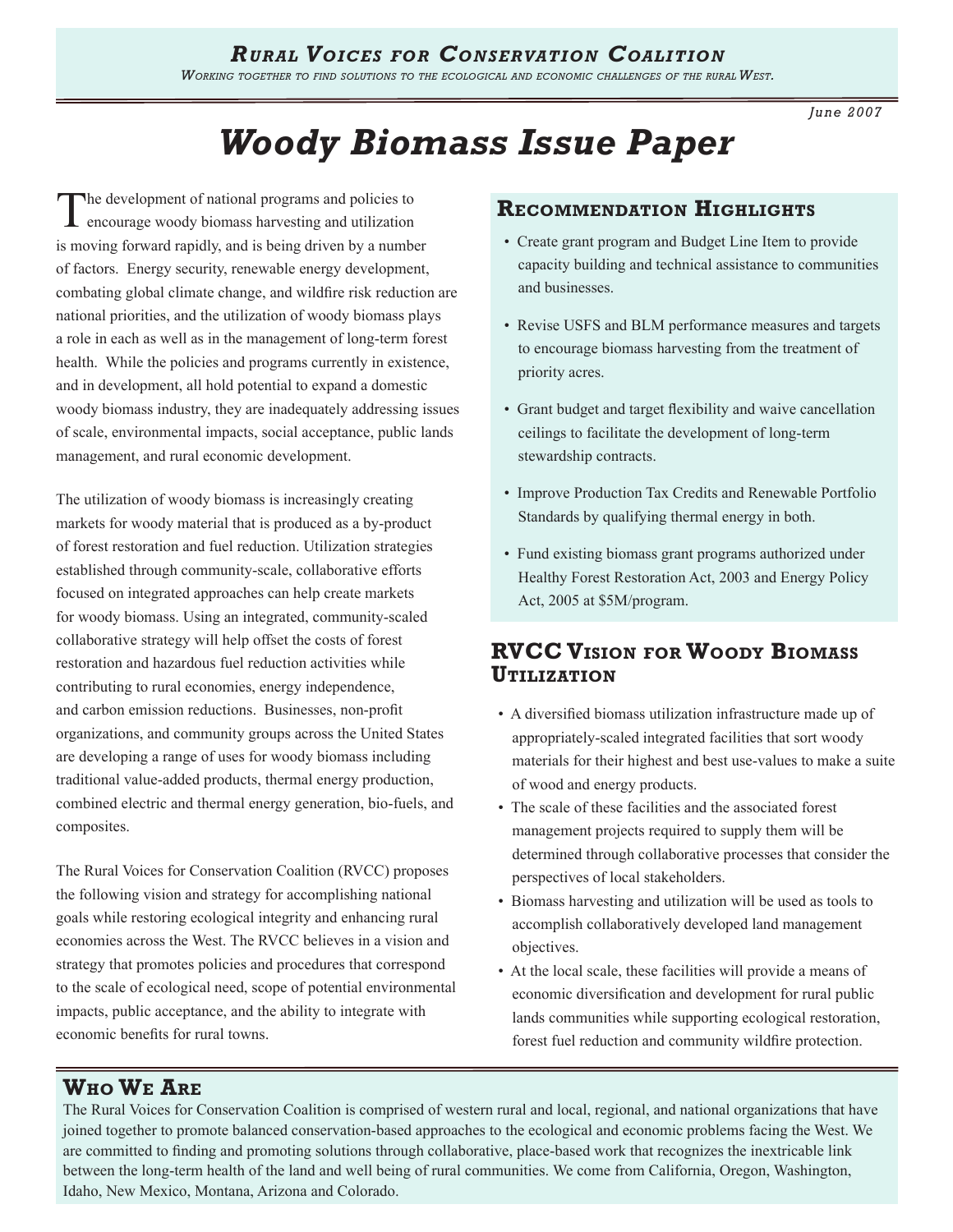• At the national scale, these facilities will contribute to energy independence. At the global scale they will reduce the net release of carbon into the atmosphere through the reduction of intense, prolonged wildfires and through sequestration in durable wood products.

Accomplishing this vision will require comprehensive and progressive federal policies, programs, and investments. Where appropriate, federal and state decision makers should coordinate the range of actions needed on energy policy, tax incentives, competitive grants programs, technical assistance, and regulatory activities to ensure integration and maximum leverage of efforts.

## **Benefits of <sup>a</sup> community-scale and integration strategy**

- 1. A strategy that is environmentally and socially responsible and economically equitable will provide many benefits. The number of products and jobs created at integrated facilities will far exceed those created by stand-alone facilities. This results in greater economic activity and contributes to increased domestic manufacturing of both durable wood and energy products.
- 2. Community-scaled and integrated facilities lend themselves to efficient local thermal energy generation.
- 3. Dispersed systems of community-scaled facilities require little or no investment in additional transmitting capacity, expediting the development of biomass utilization infrastructure and the implementation of associated forest restoration treatments.
- 4. Utilization of locally derived energy is cost efficient and maximizes offsets of fossil fuel consumption.
- 5. Energy dollars kept local contribute to rural economies.
- 6. Federal investments in rural development are multiplied through local spending and can help reduce costs to other federal social welfare programs.
- 7. Federal investments to stimulate community-scale and integrated biomass harvesting and utilization result in net tax revenue to the federal government through increased private investments and business activity.
- 8. Community-scaled approaches to forest management, energy, and economic development build social support and reduce conflict.

## **Problems with Existing Strategies**

Most of the existing renewable energy policies and programs encouraging woody biomass are focused on developing larger scale  $(20 + MW)$  electric generation facilities in a few key locations and hauling in fuel from large areas.

This existing strategy is too narrow in focus and insufficient for the following reasons:

- The United States needs to develop renewable *energy*, not just electricity. Generating thermal energy is the most efficient conversion possible from woody biomass, exceeding the efficiencies of both electric generation and liquid fuels, thereby enablnig economically sustainable energy which can pay for the restoration of our forests. Existing incentives are weighted heavily towards the latter, and often exclude thermal applications from qualification.
- The additional consumption of fossil fuels for long-distance hauling does nothing to promote energy independence.
- Hauling costs increase with distance, quickly exceeding the value of the biomass as an electric generation fuel.
- There is a lack of high-capacity electricity transmitting lines running from much of the nation's woody biomass sources and rural communities to centers of energy demand. Building high-capacity lines is costly and time consuming, which makes both government and utilities reluctant. Given the current lack of transmitting capacity, the lag time to plan and construct high-capacity lines, and the lack of government and private commitment to make such investments, the potential for federal investments focused on developing large-scale biomass electricity generation in rural forested areas is limited.
- Incentives targeted exclusively on biomass electricity production may create disincentives for other traditional and innovative high-value uses of small diameter wood and biomass.
- Catering exclusively to centralized facilities means that economic development opportunities for rural communities could be missed due to a lack of locally available supply.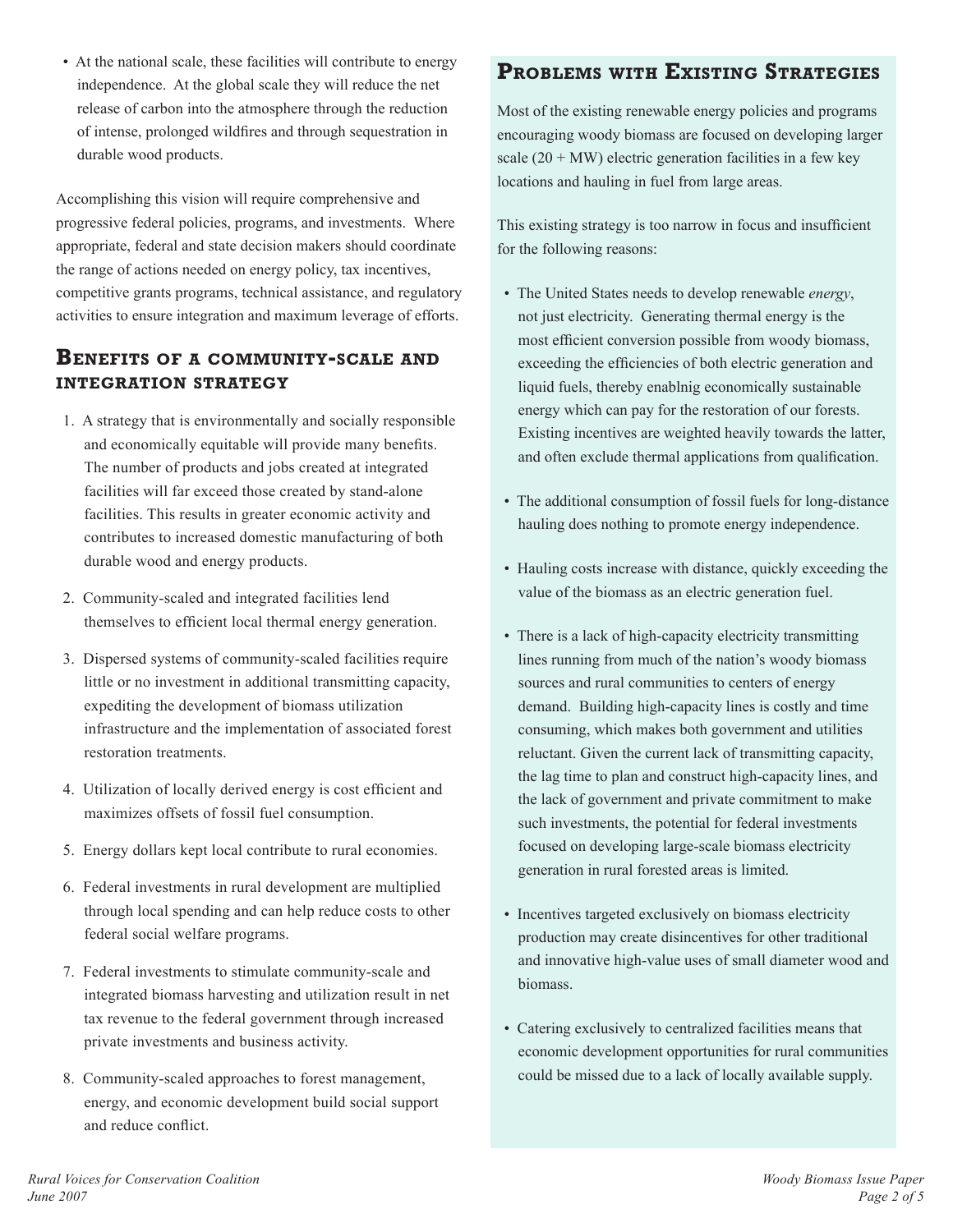### **Components of <sup>a</sup> strategy to support <sup>a</sup> community-scaled and integrated woody biomass industry**

There are six components of a strategy to support the development of a community-scaled and integrated biomass utilization infrastructure:

1. *Build capacity and provide technical assistance: Congress must establish and fund a new competitive grants program and Budget Line Item(BLI), which provides capacity building and technical assistance services comparable to those offered through the U.S. Forest Service Economic Action Program (EAP). Federal land management agencies should also designate additional biomass coordinators at the Forest and/or Region level who are funded to work with communities and businesses to provide these critical services.*

Many communities and businesses are strategically situated in terms of forest resources, transmitting capacity, and potential business locations, but are lacking in social and institutional capacity to implement utilization projects. Existing fledgling rural manufacturing infrastructure must also be maintained and enhanced to overcome cost barriers associated with lost industry capacity.

Previously, programs like the Economic Action Program (EAP) administered through USFS State and Private Forestry (S&P) provided the assistance needed to help rural communities and entrepreneurs develop and maintain their capacity and access necessary technical resources. Current grant programs, such as the annually appropriated \$5 million Woody Biomass Utilization Grants program, also administered through S&P, only provide direct grants for infrastructure development. The absence of a program like EAP leaves the federal agencies with no other direct funding source, such as a budget line item (BLI) to provide technical assistance or capacity building support.

2. *Revise performance measures and output targets: Federal land management agencies, in cooperation with the Office of Management of the Budget (OMB), must revise their performance measures. The focus must shift from exclusively measuring outputs, to measuring both outputs and outcomes. Correlating outputs with other factors can aid in measuring meaningful outcomes. For example, the agencies could correlate the treatment of priority acres (identified through collaborative processes, Community* 

*Wildfire Protection Plans (CWPP), Forest Plans, etc.) with volumes removed of both saw logs and biomass, and the resulting change in condition class per entry. This would create an incentive for both biomass utilization and the treatment of priority acres.* 

USFS and BLM performance measures that are based upon the number of acres treated drive managers to use hazardous fuel dollars for treatments that yield the most acres per unit cost. This forces managers to focus on the "easy acres" to meet their targets. This approach does not account for the benefits provided by treatments that thin the highest priority acres in and adjacent to the wildland urban interface (WUI) or in areas identified as ecological priorities. The costs and benefits are not being fully accounted for by the agencies in making treatment decisions; weighting the relative priority of an acre, savings over pile burning emissions, economic activity from biomass utilization, etc.

3. *Ensure consistent wood supply from federal lands: OMB and Congress must provide the agencies with budget and target flexibility to plan and implement long-term stewardship projects targeted at biomass harvesting and utilization. Congress must allow the federal land management agencies to waive cancellation ceilings on long-term integrated resource service contracts under the Federal Acquisition Regulation (FAR).* 

Obtaining consistent supply of woody biomass from federal lands is one of the primary impediments to developing biomass utilization industries that would reduce forest treatment and fire suppression costs. The USFS and BLM currently lack the workforce capacity and budget flexibility to plan and administer long-term stewardship contracts. In the instance of the White Mountain 10-year Stewardship Contract in Arizona, a large proportion of the National Forests' funding and staff resources are required for successful implementation, leaving other districts in the region without the capacity to develop similar contracts. Congress needs to realize that achieving positive results like those of White Mountain are an investment rather than a cost.

4. *Qualify thermal energy when developing Renewable Portfolio Standards (RPS): Congress should require that thermal energy generation qualify as equivalent to electric energy and liquid fuels in a national RPS. The Arizona state RPS should be used as an example.*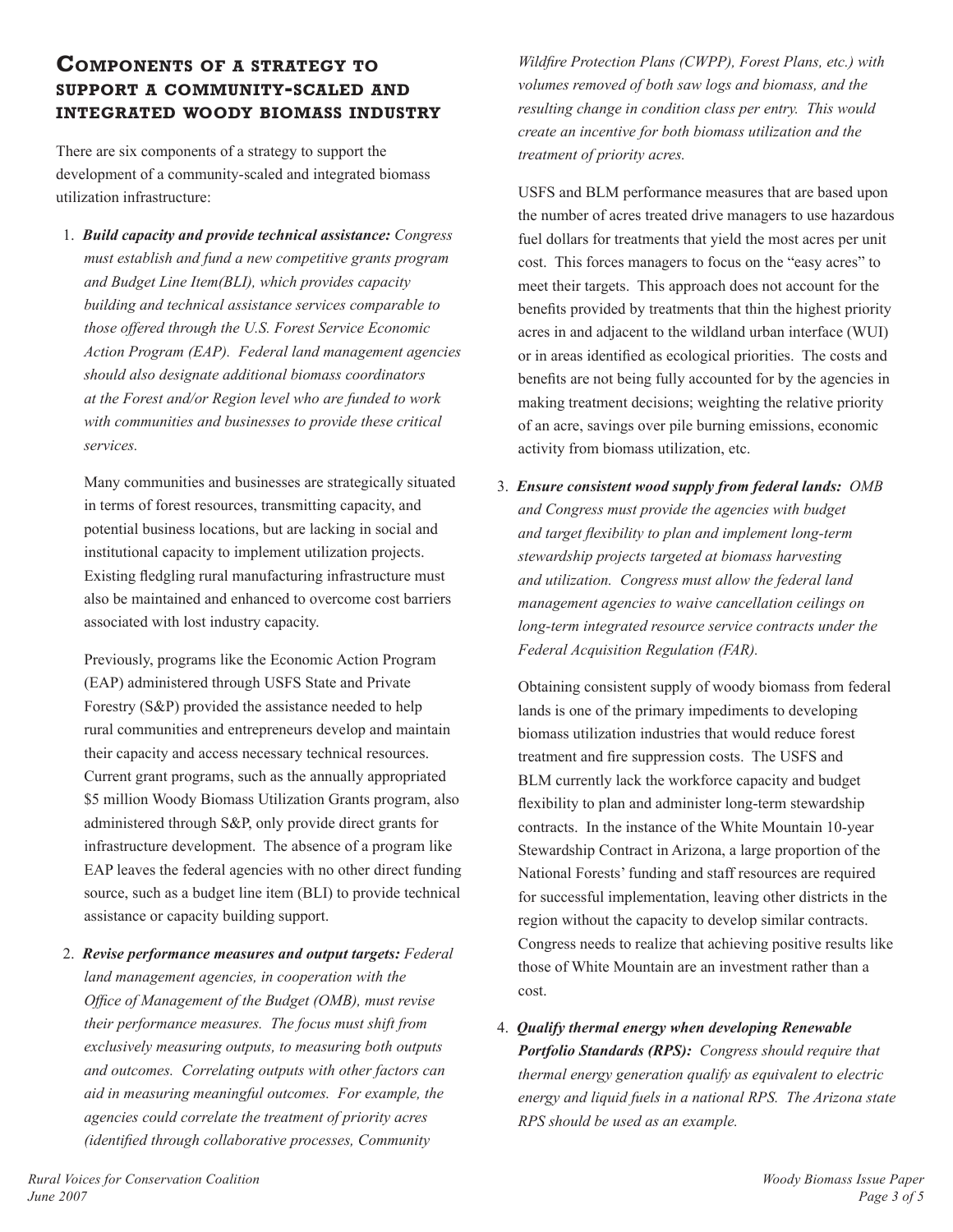Thermal applications are the most efficient conversion technology for turning woody biomass into energy and should be considered in the development of a national Renewable Portfolio Standard (RPS). Thermal applications for woody biomass can be up to 90% efficient, compared to 20% for electricity and 50-70% for bio-fuels. Thermal systems can be applied at multiple scales, and are often more economically viable, particularly in rural and remote areas, than electrical generation.

By not including thermal energy, one of the most efficient uses of woody biomass energy is put at a disadvantage to electricity generation. This runs counter to the goals of displacing fossil fuels, promoting energy efficiency, and minimizing emissions.

Excluding thermal applications in a national RPS will continue to focus both federal and private investments on large centralized electric generation development, bypassing opportunities for efficient community-scaled projects.

5. *Improve Production Tax Credits (PTC): Congress should add language that qualifies thermal energy facilities for PTCs. Also, Congress should place open loop biomass on par with other renewable energy sources at \$.019 per kWh, and extend the PTCs to at least 10 years.*

Renewable Energy Production Tax Credits (PTCs) currently exist for what is known as "open loop" biomass (open loop meaning unregulated or not farmed). The current credit is valued at \$.008 per kilowatt hour (kWh) and is reauthorized on a 2-year basis. Biomass developers are seeking to bring this credit up to \$.019 per kWh (on-par with wind and solar PTCs), and to extend its authorization to a duration more appropriate to large-scale capital investments. One critical shortcoming of the existing PTCs is that they do not qualify thermal energy facilities.

6. *Fund existing biomass grants programs: Congress must appropriate no less than \$5 million per program per year to provide adequate support. These dollars will be used to effectively leverage private funds to increase domestic biomass harvesting and the utilization infrastructure necessary to address the scale and scope of challenges identified.*

Continued support for biomass grant programs is necessary to provide opportunities for infrastructure development,

capacity building and technical assistance to communities and businesses. Two programs currently exist to support woody biomass infrastructure development. The USFS Woody Biomass Utilization Grants (authorized under Sec. 203, Healthy Forest Restoration Act of 2003) have funded the purchase of critical equipment to improve both the harvesting and utilization of woody biomass. The Improved Biomass Grants Program (authorized under Sec. 210, Energy Policy Act of 2005) has yet to be funded, but could also provide for development of utilization infrastructure, while also providing some technical assistance to recipients to build local capacity. Also under Sec. 210 is the Commercial Biomass Grants Utilization Program, which would provide a transportation subsidy of \$20 per green ton of biomass delivered to a facility. We believe that allowing biomass to be delivered at lower cost supports inefficiency. Also, while contributing to the bottom line of existing businesses, this program would not significantly contribute to growth, and thus is not a wise use of the limited resources available.

## **For More Information**

Nick Goulette Watershed Research and Training Center 530-628-4206 nickg@hayfork.net

David Schmidt Upstream 21 503-949-1046 David.schmidt@upstream21.com

Jim Walls Lake County Resources Initiative 541-947-5461 jwalls@gooselake.com

Rob Davis Forest Energy Corp 928-537-1647 rdavis@forestenergy.com

Learn more about RVCC: (503) 221-6911  $is sue@sustainable northwest.org$ www.sustainablenorthwest.org/programs/policy.php